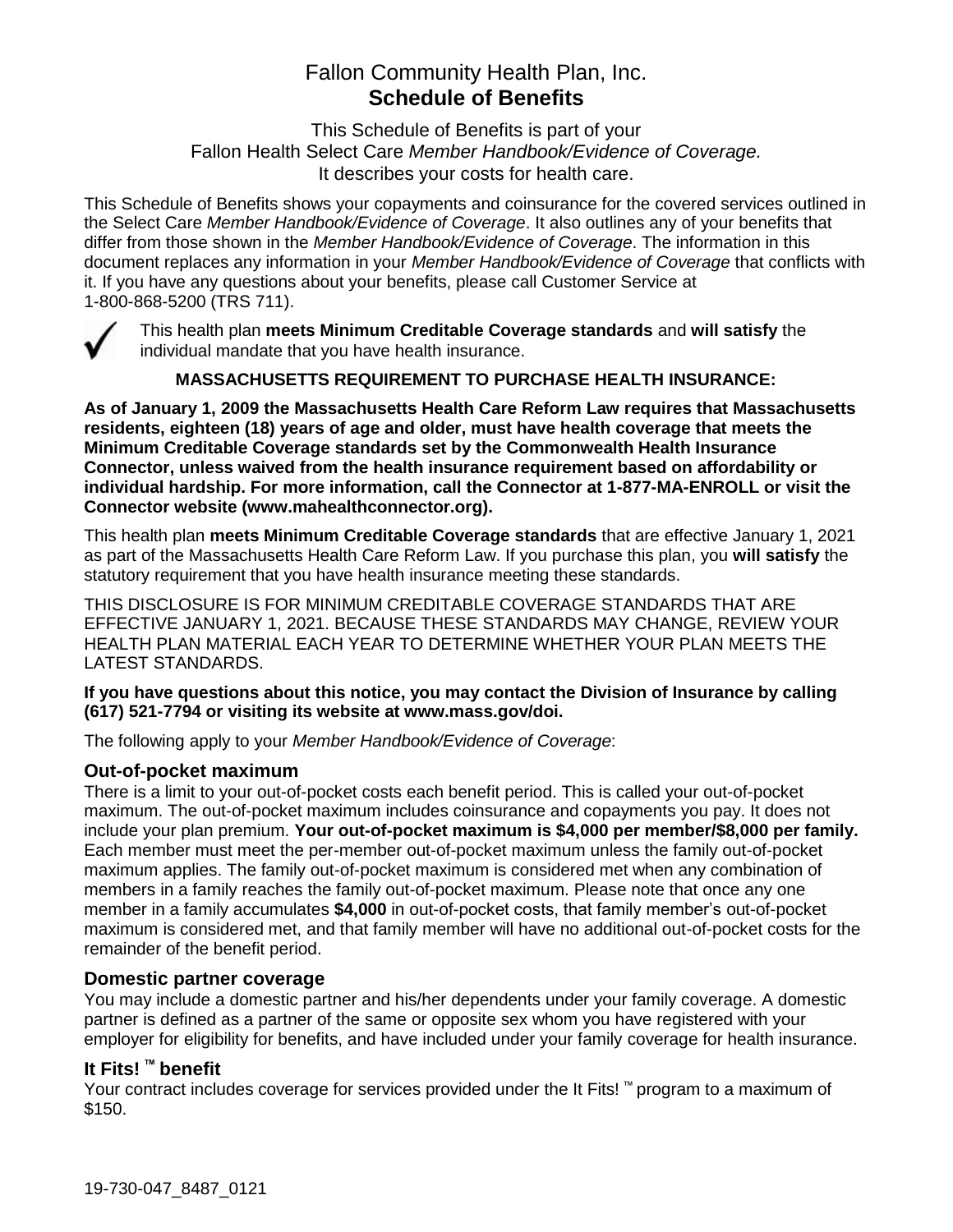#### **SmartShopper program**

Your contract includes coverage for services provided under the SmartShopper program. Please go to the Fallon Health website at www.fallonhealth.org and visit the member portal for details.

#### **Covered services**

The following chart shows your costs for covered services. These costs apply to the services in the **Description of benefits** section of your *Member Handbook/Evidence of Coverage*. In summary, your responsibilities are as follows: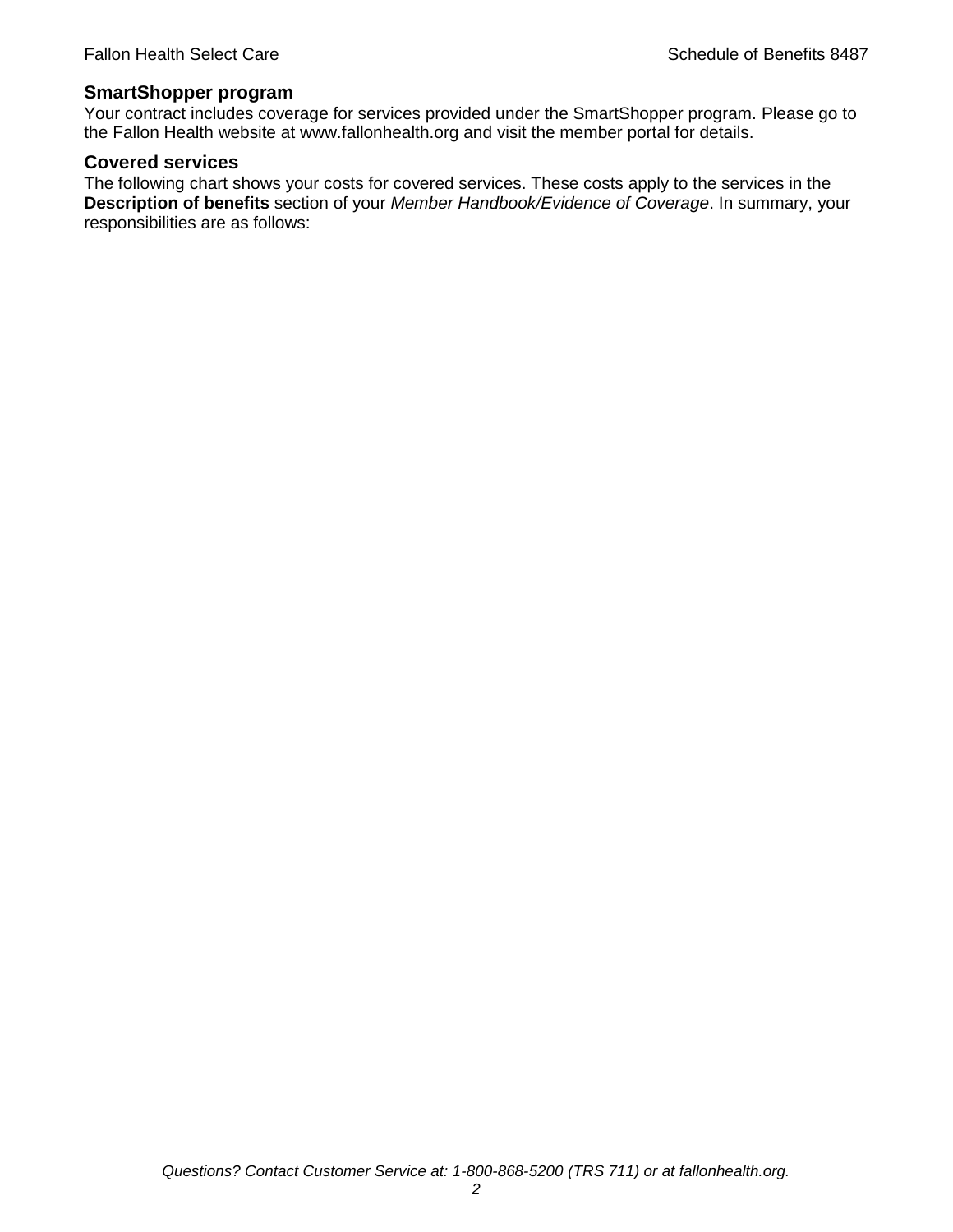|    | <b>Covered services</b>                                                                                                                                                                                                                                                                                                                      | <b>Benefits</b>                                                                                                                   |
|----|----------------------------------------------------------------------------------------------------------------------------------------------------------------------------------------------------------------------------------------------------------------------------------------------------------------------------------------------|-----------------------------------------------------------------------------------------------------------------------------------|
|    | <b>Ambulance services</b><br>1. Ambulance transportation for an emergency                                                                                                                                                                                                                                                                    | Covered in full                                                                                                                   |
|    | 2. Ambulance transportation for non-emergency situations, when<br>medically necessary                                                                                                                                                                                                                                                        | Covered in full                                                                                                                   |
|    | <b>Autism services</b>                                                                                                                                                                                                                                                                                                                       |                                                                                                                                   |
|    | Prior authorization required<br>1. Habilitative and rehabilitative care                                                                                                                                                                                                                                                                      | \$20 copayment per visit                                                                                                          |
|    | 2. Applied behavior analysis when supervised by a board certified<br>behavioral analyst                                                                                                                                                                                                                                                      | Covered in full                                                                                                                   |
|    | 3. Therapeutic care, services including speech, physical and<br>occupational therapy                                                                                                                                                                                                                                                         | \$20 copayment per visit                                                                                                          |
|    | Durable medical equipment and prosthetic/orthotic devices                                                                                                                                                                                                                                                                                    |                                                                                                                                   |
|    | Referral and prior authorization required for most services<br>1. The purchase or rental of durable medical equipment and prosthetic/<br>orthotic devices (including the fitting, preparing, repairing and<br>modifying of the appliance)                                                                                                    | 20% coinsurance                                                                                                                   |
|    | 2. Scalp hair prosthesis (wigs) for individuals who have suffered hair<br>loss as a result of the treatment of any form of cancer or leukemia.<br>Coverage is provided for one scalp hair prosthetic (wig) per member<br>per benefit period when the prosthesis is determined to be medically<br>necessary by a plan physician and the plan. | 20% coinsurance                                                                                                                   |
|    | 3. Breast prosthesis that is medically necessary after a covered<br>reconstructive surgery following a mastectomy                                                                                                                                                                                                                            | 20% coinsurance                                                                                                                   |
|    | 4. Prosthetic limbs which replace, in whole or in part, an arm or leg                                                                                                                                                                                                                                                                        | 20% coinsurance                                                                                                                   |
| 5. | Insulin pump and insulin pump supplies                                                                                                                                                                                                                                                                                                       | Covered in full                                                                                                                   |
| 6. | <b>Breast pumps</b>                                                                                                                                                                                                                                                                                                                          | Covered in full                                                                                                                   |
| 7. | Up to \$2,000 per ear for hearing aid device only, every 36 months<br>(must be 21 years of age or younger)<br>Related services and supplies for hearing aids (not subject to the<br>\$2,000 limit)                                                                                                                                           | 20% coinsurance                                                                                                                   |
| 8. | Medical and surgical supplies                                                                                                                                                                                                                                                                                                                | Covered in full                                                                                                                   |
| 1. | <b>Emergency and urgent care</b><br>Emergency room visits                                                                                                                                                                                                                                                                                    | \$250 copayment per visit                                                                                                         |
| 2. | Emergency room visits when you are admitted to an observation room                                                                                                                                                                                                                                                                           | Covered in full                                                                                                                   |
| 3. | Urgent care visits in a doctor's office or at an urgent care facility                                                                                                                                                                                                                                                                        | \$20 copayment per visit                                                                                                          |
| 4. | Emergency prescription medication provided out of the Select Care<br>service area as part of an approved emergency treatment                                                                                                                                                                                                                 | Tier 1: \$5 copayment<br>Tier 2: \$10 copayment<br>Tier 3: \$40 copayment<br>Tier 4: \$250 copayment<br>for up to a 14-day supply |
| 5. | Telemedicine visits with physicians through Teladoc. Visits are<br>performed by phone, video, or mobile app.                                                                                                                                                                                                                                 | \$5 copayment per visit                                                                                                           |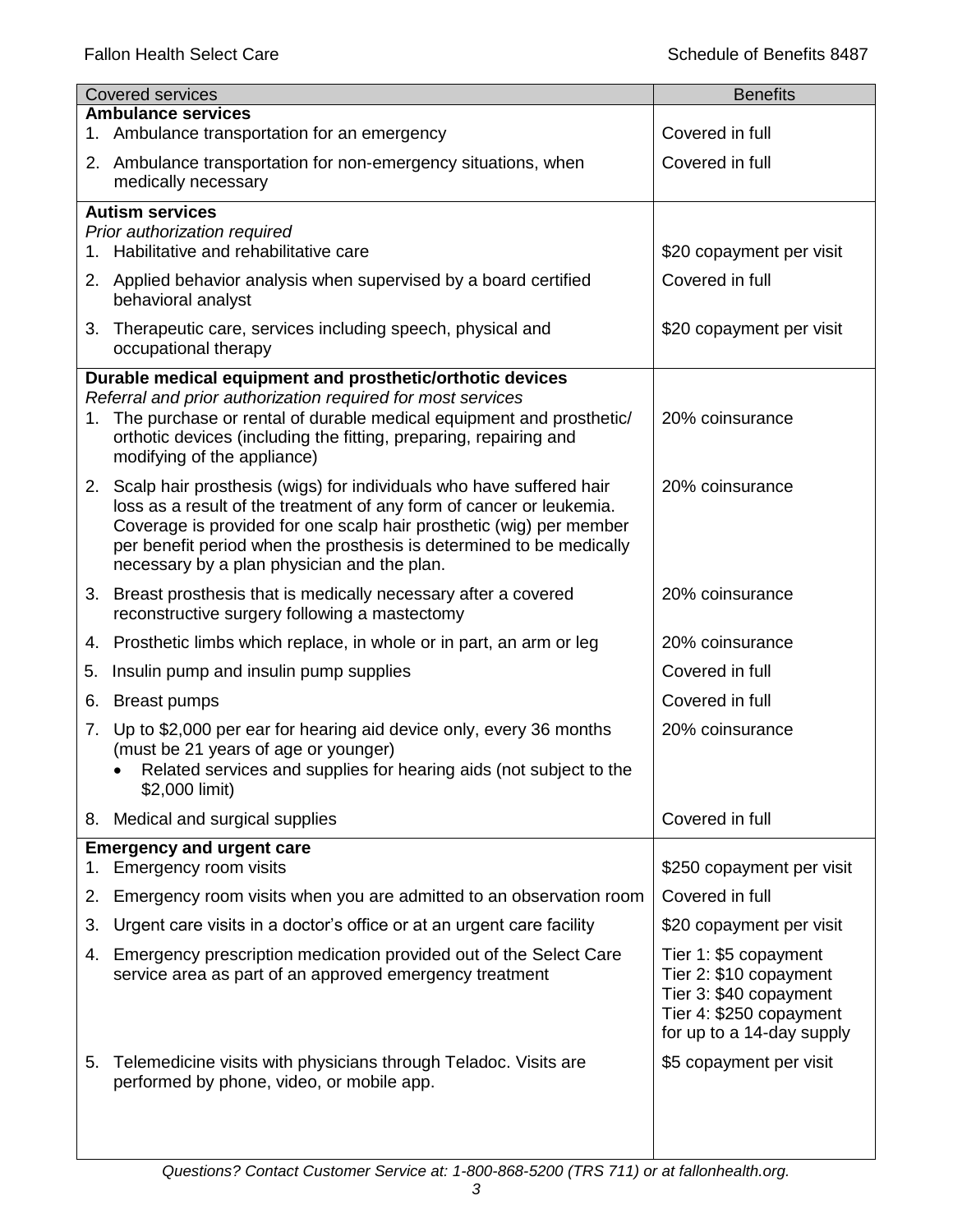| <b>Covered services</b>                                                                                                                                                                                                                                                                                                                                                                                                                | <b>Benefits</b>                                                                                                        |
|----------------------------------------------------------------------------------------------------------------------------------------------------------------------------------------------------------------------------------------------------------------------------------------------------------------------------------------------------------------------------------------------------------------------------------------|------------------------------------------------------------------------------------------------------------------------|
| <b>Enteral formulas and low protein foods</b><br>Referral and prior authorization required for enteral formulas<br>1. Enteral formulas, upon a physician's written order, for home use in the<br>treatment of malabsorption caused by Crohn's disease, ulcerative<br>colitis, gastroesophageal reflux, gastrointestinal motility, chronic<br>intestinal pseudo-obstruction, and inherited diseases of amino acids<br>and organic acids | Covered in full                                                                                                        |
| 2. Food products that have been modified to be low in protein for<br>individuals with inherited diseases of amino acids and organic acids.<br>You may be required to purchase these products over the counter<br>and submit claims to the plan for reimbursement.                                                                                                                                                                      | Covered in full                                                                                                        |
| <b>Home health care services</b>                                                                                                                                                                                                                                                                                                                                                                                                       |                                                                                                                        |
| Prior authorization required<br>1. Part-time or intermittent skilled nursing care and physical therapy<br>provided in your home by a home health agency                                                                                                                                                                                                                                                                                | Covered in full                                                                                                        |
| 2. Additional services and supplies that are determined to be a medically<br>necessary component of skilled nursing care and physical therapy                                                                                                                                                                                                                                                                                          | Covered in full                                                                                                        |
| 3. Home dialysis services and non-durable medical supplies                                                                                                                                                                                                                                                                                                                                                                             | Covered in full                                                                                                        |
| <b>Hospice care services</b><br>Referral and prior authorization required                                                                                                                                                                                                                                                                                                                                                              | Covered in full                                                                                                        |
| <b>Hospital inpatient services</b>                                                                                                                                                                                                                                                                                                                                                                                                     |                                                                                                                        |
| Referral and prior authorization required<br>1. Inpatient hospital services including room and board in a semiprivate<br>room and the services and supplies that would ordinarily be furnished<br>to you while you are an inpatient                                                                                                                                                                                                    | \$1,000 copayment per<br>admission                                                                                     |
| Infertility/assisted reproductive technology (art) services*<br>Referral and prior authorization required (unless provided by a Reliant<br>Medical Group specialist and you have a Reliant Medical Group PCP)<br>1. Office visits for the consultation, evaluation and diagnosis of fertility                                                                                                                                          | \$20 copayment per visit<br>with a PCP and certain<br>other providers<br>\$30 copayment per visit<br>with a specialist |
| Diagnostic laboratory services                                                                                                                                                                                                                                                                                                                                                                                                         | Covered in full                                                                                                        |
| 2.<br>Diagnostic X-ray services<br>3.                                                                                                                                                                                                                                                                                                                                                                                                  | Covered in full                                                                                                        |
|                                                                                                                                                                                                                                                                                                                                                                                                                                        | Covered in full                                                                                                        |
| Artificial insemination, such as intrauterine insemination (IUI)<br>4.                                                                                                                                                                                                                                                                                                                                                                 |                                                                                                                        |
| Assisted reproductive technologies* except for those services listed<br>5.<br>below                                                                                                                                                                                                                                                                                                                                                    | Covered in full                                                                                                        |
| Assisted reproductive technologies for:<br>6.<br>• In vitro fertilization (IVF-ET)<br>Gamete intrafallopian transfer (GIFT)<br>• Zygote intrafallopian transfer (ZIFT)                                                                                                                                                                                                                                                                 | \$250 copayment per<br>procedure                                                                                       |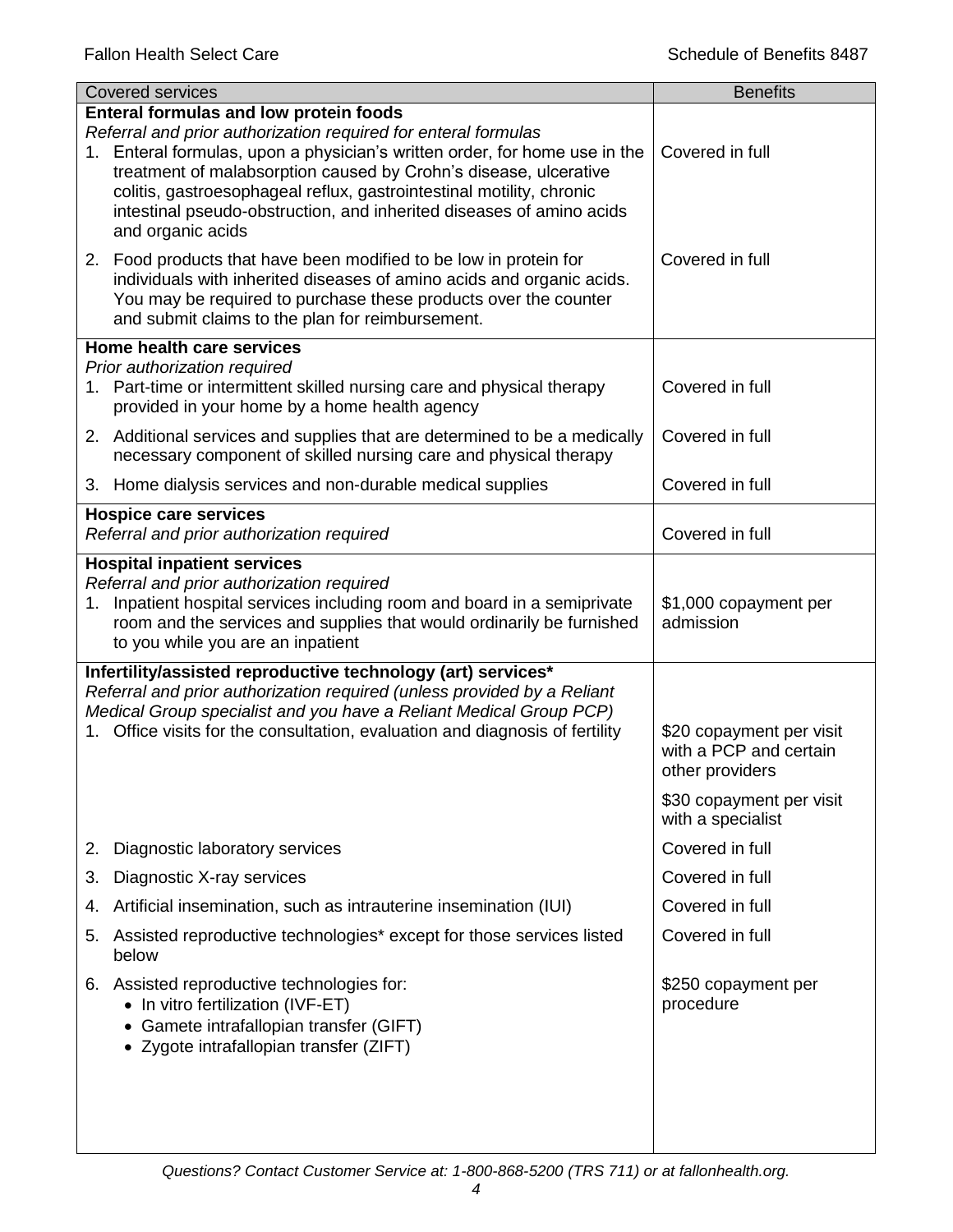| <b>Covered services</b>                                                                                                                                                                                                                                                                                                                                                                                                                                                                                                                                                                                                                                                                                                                                                                                                                                                                                                                                                                                                                                                                                                                         | <b>Benefits</b>                                 |
|-------------------------------------------------------------------------------------------------------------------------------------------------------------------------------------------------------------------------------------------------------------------------------------------------------------------------------------------------------------------------------------------------------------------------------------------------------------------------------------------------------------------------------------------------------------------------------------------------------------------------------------------------------------------------------------------------------------------------------------------------------------------------------------------------------------------------------------------------------------------------------------------------------------------------------------------------------------------------------------------------------------------------------------------------------------------------------------------------------------------------------------------------|-------------------------------------------------|
| Infertility/assisted reproductive technology (art) services*, continued                                                                                                                                                                                                                                                                                                                                                                                                                                                                                                                                                                                                                                                                                                                                                                                                                                                                                                                                                                                                                                                                         |                                                 |
| 7. Sperm, egg, and/or inseminated egg procurement, assisted hatching,<br>cryopreservation, processing and banking for plan members in active<br>infertility treatment, to the extent that such costs are not covered by<br>the donor's insurer                                                                                                                                                                                                                                                                                                                                                                                                                                                                                                                                                                                                                                                                                                                                                                                                                                                                                                  | Covered in full                                 |
| * See the Description of benefits section of your Member<br>Handbook/Evidence of Coverage for a list of covered infertility/ART<br>services.                                                                                                                                                                                                                                                                                                                                                                                                                                                                                                                                                                                                                                                                                                                                                                                                                                                                                                                                                                                                    |                                                 |
| <b>Maternity services</b><br>1. Obstetrical services including prenatal, childbirth, postnatal and<br>postpartum care                                                                                                                                                                                                                                                                                                                                                                                                                                                                                                                                                                                                                                                                                                                                                                                                                                                                                                                                                                                                                           | Prenatal: \$20 copayment<br>(first visit only)  |
|                                                                                                                                                                                                                                                                                                                                                                                                                                                                                                                                                                                                                                                                                                                                                                                                                                                                                                                                                                                                                                                                                                                                                 | Postnatal: \$20 copayment<br>per visit          |
| Inpatient maternity and newborn child care for a minimum of 48 hours of<br>2.<br>care following a vaginal delivery, or 96 hours of care following a<br>Caesarean section delivery, including the charges for the following<br>services when provided during an inpatient maternity admission:<br>childbirth, nursery charges, circumcision, routine examination, hearing<br>screening and medically necessary treatments of congenital defects,<br>birth abnormalities or premature birth. The covered length of stay may be<br>reduced if the mother and the attending physician agree upon an earlier<br>discharge. If you or your newborn are discharged earlier, you are<br>covered for home visits, parent education, assistance and training in<br>breast or bottle feeding and the performance of any necessary and<br>appropriate clinical tests; provided, however that the first home visit shall<br>be conducted by a registered nurse, physician or certified nurse midwife;<br>and provided further, that any subsequent home visit determined to be<br>clinically necessary shall be provided by a licensed health care provider. | \$1,000 copayment per<br>admission              |
| (Fallon Health members are eligible for childbirth classes (refresher class or<br>siblings class))                                                                                                                                                                                                                                                                                                                                                                                                                                                                                                                                                                                                                                                                                                                                                                                                                                                                                                                                                                                                                                              | Covered in full through<br>member reimbursement |
|                                                                                                                                                                                                                                                                                                                                                                                                                                                                                                                                                                                                                                                                                                                                                                                                                                                                                                                                                                                                                                                                                                                                                 |                                                 |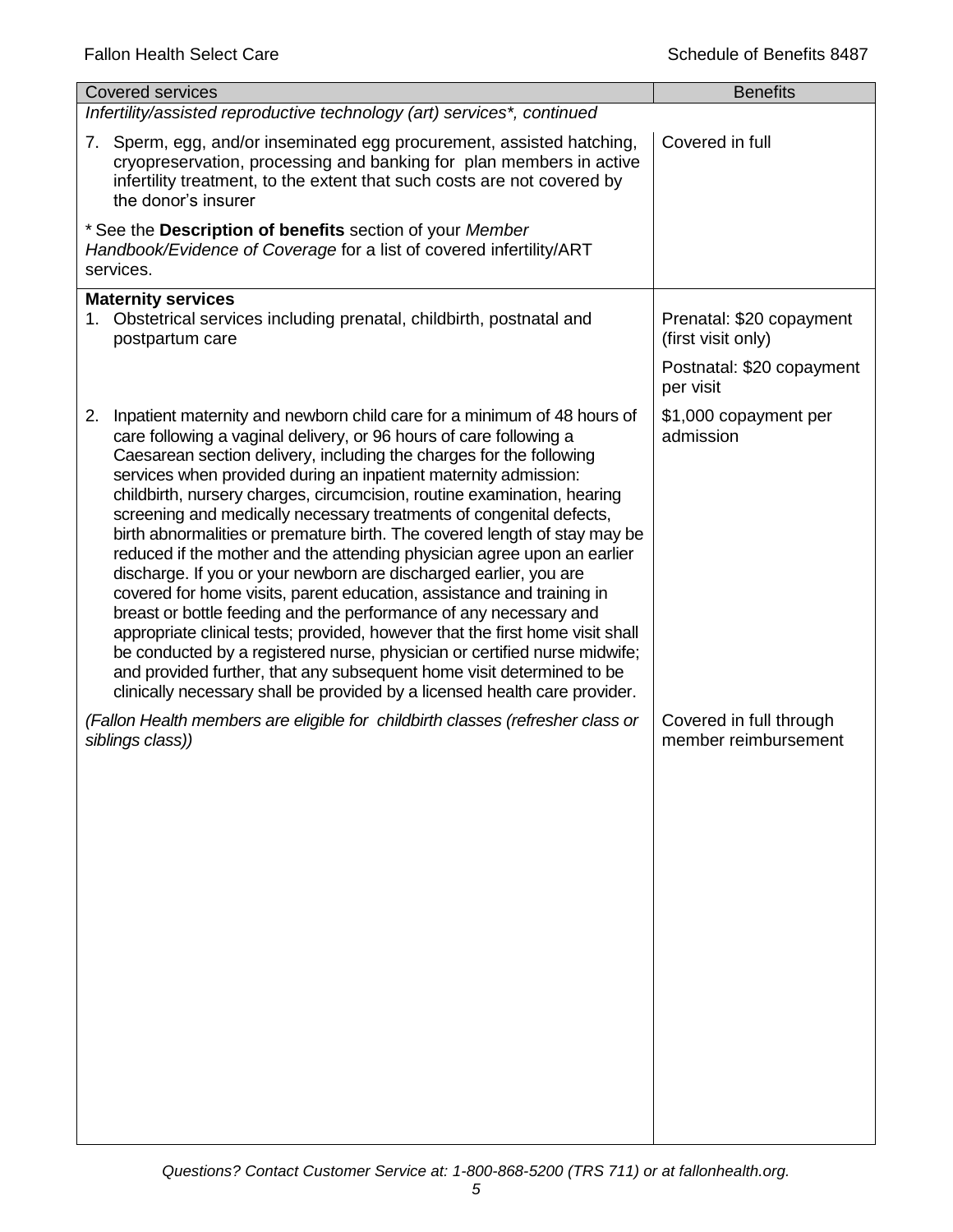|    | <b>Covered services</b>                                                                                                                                                                                                                                                                                                                                    | <b>Benefits</b>          |
|----|------------------------------------------------------------------------------------------------------------------------------------------------------------------------------------------------------------------------------------------------------------------------------------------------------------------------------------------------------------|--------------------------|
|    | Mental health and substance use services                                                                                                                                                                                                                                                                                                                   |                          |
|    | <b>Inpatient services</b><br>Prior authorization required                                                                                                                                                                                                                                                                                                  |                          |
|    | 1. Inpatient hospital care for as many days as your condition requires,<br>including room and board and the services and supplies that would<br>ordinarily be furnished to you while you are an inpatient. These<br>include, but are not limited to, individual, family and group therapy,<br>pharmacological therapy, and diagnostic laboratory services. | Covered in full          |
|    | Note: Prior authorization will not be required for behavioral health<br>inpatient admission immediately following an emergency room visit.                                                                                                                                                                                                                 |                          |
|    | <b>Intermediate services</b>                                                                                                                                                                                                                                                                                                                               |                          |
|    | Prior authorization required<br>Intermediate services include but are not limited to:<br>1. Acute and other residential treatment: Mental health services provided<br>in a 24-hour setting therapeutic environments                                                                                                                                        | Covered in full          |
|    | 2. Clinically managed detoxification services: 24 hour, 7 days a week,<br>clinically managed de-tox services in a licensed non-hospital setting<br>that include 24 hour per day supervision                                                                                                                                                                | Covered in full          |
|    | 3. Partial Hospitalization: Short-term day/evening mental health<br>programming available 5 to 7 days per week                                                                                                                                                                                                                                             | \$20 copayment per visit |
|    | 4. Intensive outpatient programs: Multimodal, inter-disciplinary,<br>structured behavioral health treatment provided 2-3 hours per day,<br>multiple days per week                                                                                                                                                                                          | \$20 copayment per visit |
| 5. | Day treatment: Program encompasses some portion of the day or<br>week rather than a weekly visit                                                                                                                                                                                                                                                           | \$20 copayment per visit |
|    | 6. Crisis Stabilization: Short-term psychiatric treatment in a structured,<br>community based therapeutic environments                                                                                                                                                                                                                                     | \$20 copayment per visit |
|    | 7. In-home therapy services                                                                                                                                                                                                                                                                                                                                | \$20 copayment per visit |
|    | Intermediate services for children and adolescents under the age of 19<br>1. Community-based acute treatment                                                                                                                                                                                                                                               | Covered in full          |
|    | 2. Intensive community-based treatment                                                                                                                                                                                                                                                                                                                     | Covered in full          |
| 3. | <b>Intensive Care Coordination</b>                                                                                                                                                                                                                                                                                                                         | Covered in full          |
| 4. | Family Stabilization Team (also referred to as In-Home Therapy)                                                                                                                                                                                                                                                                                            | Covered in full          |
| 5. | In-home Behavioral Services                                                                                                                                                                                                                                                                                                                                | Covered in full          |
| 6. | Mobile Crisis Intervention (services available up to seven days).<br>Prior authorization not required.                                                                                                                                                                                                                                                     | Covered in full          |
|    | 7. Family support and training                                                                                                                                                                                                                                                                                                                             | Covered in full          |
| 8. | Therapeutic mentoring services                                                                                                                                                                                                                                                                                                                             | Covered in full          |
|    | <b>Outpatient services</b>                                                                                                                                                                                                                                                                                                                                 |                          |
| 1. | Outpatient office visits, including individual, group or family therapy.                                                                                                                                                                                                                                                                                   | \$20 copayment per visit |
| 2. | Psychopharmacological services, such as visits with a physician to<br>review, monitor and adjust the levels of prescription medication to<br>treat a mental condition. Prior authorization required.                                                                                                                                                       | \$20 copayment per visit |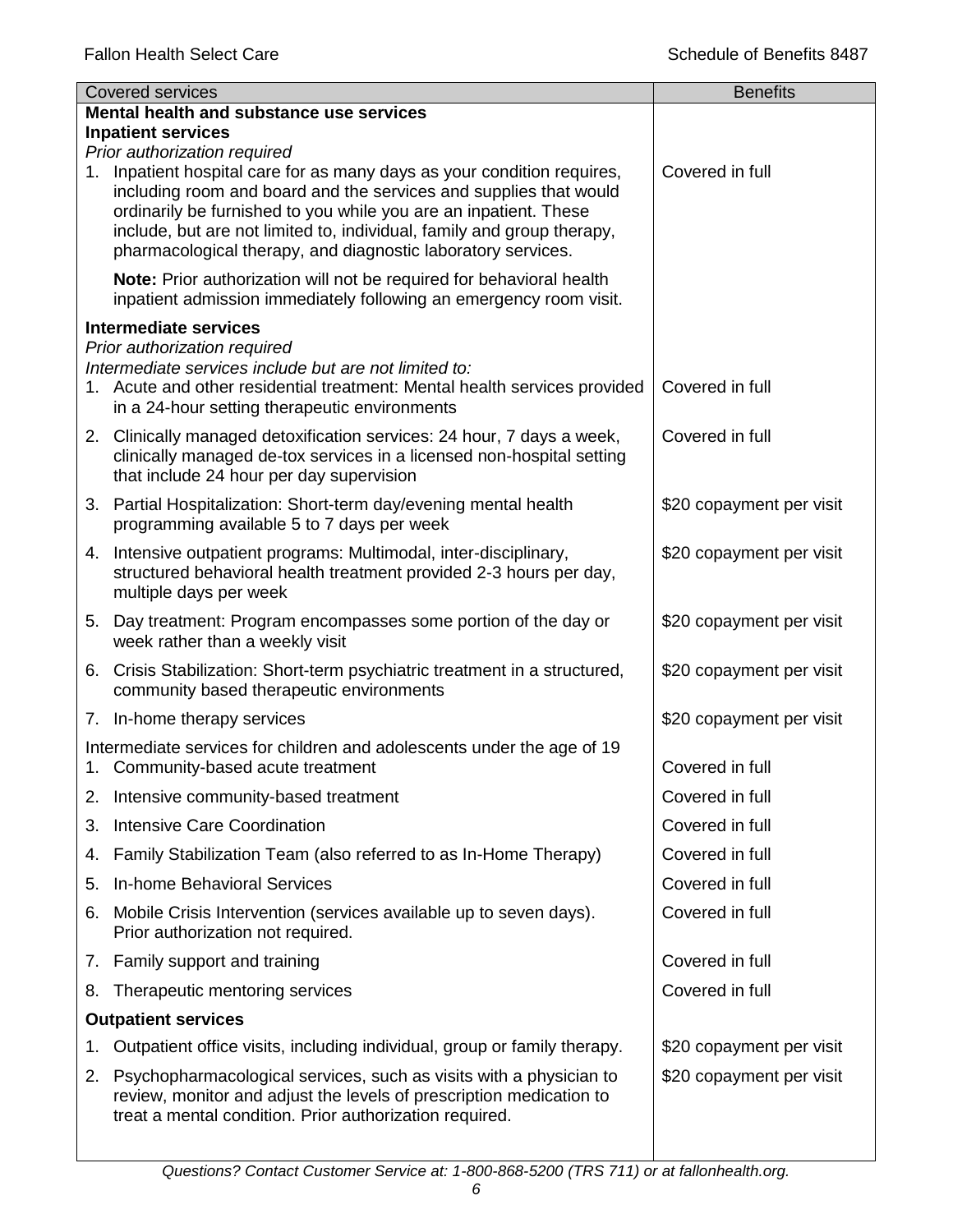|                                                                                                                                                                                                                                                                                                                                                                                            | <b>Covered services</b>                                                                                                                                                                                                                                        | <b>Benefits</b>                                                         |
|--------------------------------------------------------------------------------------------------------------------------------------------------------------------------------------------------------------------------------------------------------------------------------------------------------------------------------------------------------------------------------------------|----------------------------------------------------------------------------------------------------------------------------------------------------------------------------------------------------------------------------------------------------------------|-------------------------------------------------------------------------|
|                                                                                                                                                                                                                                                                                                                                                                                            | Mental health and substance use services, continued                                                                                                                                                                                                            |                                                                         |
|                                                                                                                                                                                                                                                                                                                                                                                            | 3. Neuropsychological assessment services when medically necessary.<br>Prior authorization required.                                                                                                                                                           | \$20 copayment per visit                                                |
| Note: Effective for plan years beginning on or after October 1, 2015,<br>Massachusetts state law (Chapter 258 of the Acts of 2014) restricts the<br>circumstances in which insurers may require prior authorization for<br>substance use services. We will not require prior authorization for<br>substance use services in any circumstances where this is not allowed by<br>Chapter 258. |                                                                                                                                                                                                                                                                |                                                                         |
|                                                                                                                                                                                                                                                                                                                                                                                            | <b>Office visits and outpatient services</b>                                                                                                                                                                                                                   |                                                                         |
|                                                                                                                                                                                                                                                                                                                                                                                            | 1. Office visits, to diagnose or treat an illness or an injury                                                                                                                                                                                                 | \$20 copayment per visit<br>with a PCP and certain                      |
|                                                                                                                                                                                                                                                                                                                                                                                            | Telehealth visits done via a secure, real time Telemedicine<br>$\bullet$<br>platform which is inclusive of both an audio and visual                                                                                                                            | other providers                                                         |
|                                                                                                                                                                                                                                                                                                                                                                                            | component.                                                                                                                                                                                                                                                     | \$30 copayment per visit<br>with a specialist                           |
|                                                                                                                                                                                                                                                                                                                                                                                            | 2. A second opinion, upon your request, with another plan provider                                                                                                                                                                                             | \$20 copayment per visit<br>with a PCP and certain<br>other providers   |
|                                                                                                                                                                                                                                                                                                                                                                                            |                                                                                                                                                                                                                                                                | \$30 copayment per visit<br>with a specialist                           |
|                                                                                                                                                                                                                                                                                                                                                                                            | 3. Certain drugs covered under medical benefits, and that are ordered,<br>supplied and administered by a plan provider                                                                                                                                         | Covered in full                                                         |
|                                                                                                                                                                                                                                                                                                                                                                                            | 4. Allergy injections                                                                                                                                                                                                                                          | Covered in full                                                         |
| 5.                                                                                                                                                                                                                                                                                                                                                                                         | Radiation therapy and Chemotherapy                                                                                                                                                                                                                             | Covered in full                                                         |
| 6.                                                                                                                                                                                                                                                                                                                                                                                         | Respiratory therapy                                                                                                                                                                                                                                            | Covered in full                                                         |
| 7.                                                                                                                                                                                                                                                                                                                                                                                         | Hormone replacement services in the doctor's office for<br>perimenopausal or postmenopausal women                                                                                                                                                              | \$20 copayment per visit                                                |
|                                                                                                                                                                                                                                                                                                                                                                                            | 8. Diagnostic lab services ordered by a plan provider, in relation to a<br>covered office visit                                                                                                                                                                | Covered in full                                                         |
|                                                                                                                                                                                                                                                                                                                                                                                            | 9. Diagnostic X-ray services ordered by a plan provider, in relation to a<br>covered office visit                                                                                                                                                              | Covered in full                                                         |
|                                                                                                                                                                                                                                                                                                                                                                                            | 10. Other diagnostic services including but not limited to, EKG,<br>endoscopy, colonoscopy and ultrasound                                                                                                                                                      | Covered in full                                                         |
|                                                                                                                                                                                                                                                                                                                                                                                            | 11. High-tech imaging services, including but not limited to, MRI/MRA,<br>CT/CTA, PET scans and nuclear cardiology imaging. Limited to one<br>copayment per day when performed at the same facility for the same<br>diagnosis. (Prior authorization required.) | \$500 copayment per MRI,<br>CT, PET scan or nuclear<br>cardiology image |
|                                                                                                                                                                                                                                                                                                                                                                                            | 12. Chiropractic services for acute musculoskeletal conditions. The<br>condition must be new or an acute exacerbation of a previous<br>condition. Chiropractic services will be covered as medically<br>necessary.                                             | \$30 copayment per visit                                                |
|                                                                                                                                                                                                                                                                                                                                                                                            | Outpatient lab tests and x-rays                                                                                                                                                                                                                                | See Diagnostic lab, x-ray<br>and high-tech imaging<br>services          |
|                                                                                                                                                                                                                                                                                                                                                                                            | 13. Outpatient renal dialysis at a plan-designated center or continuous<br>ambulatory peritoneal dialysis                                                                                                                                                      | Covered in full                                                         |

#### *Questions? Contact Customer Service at: 1-800-868-5200 (TRS 711) or at fallonhealth.org.*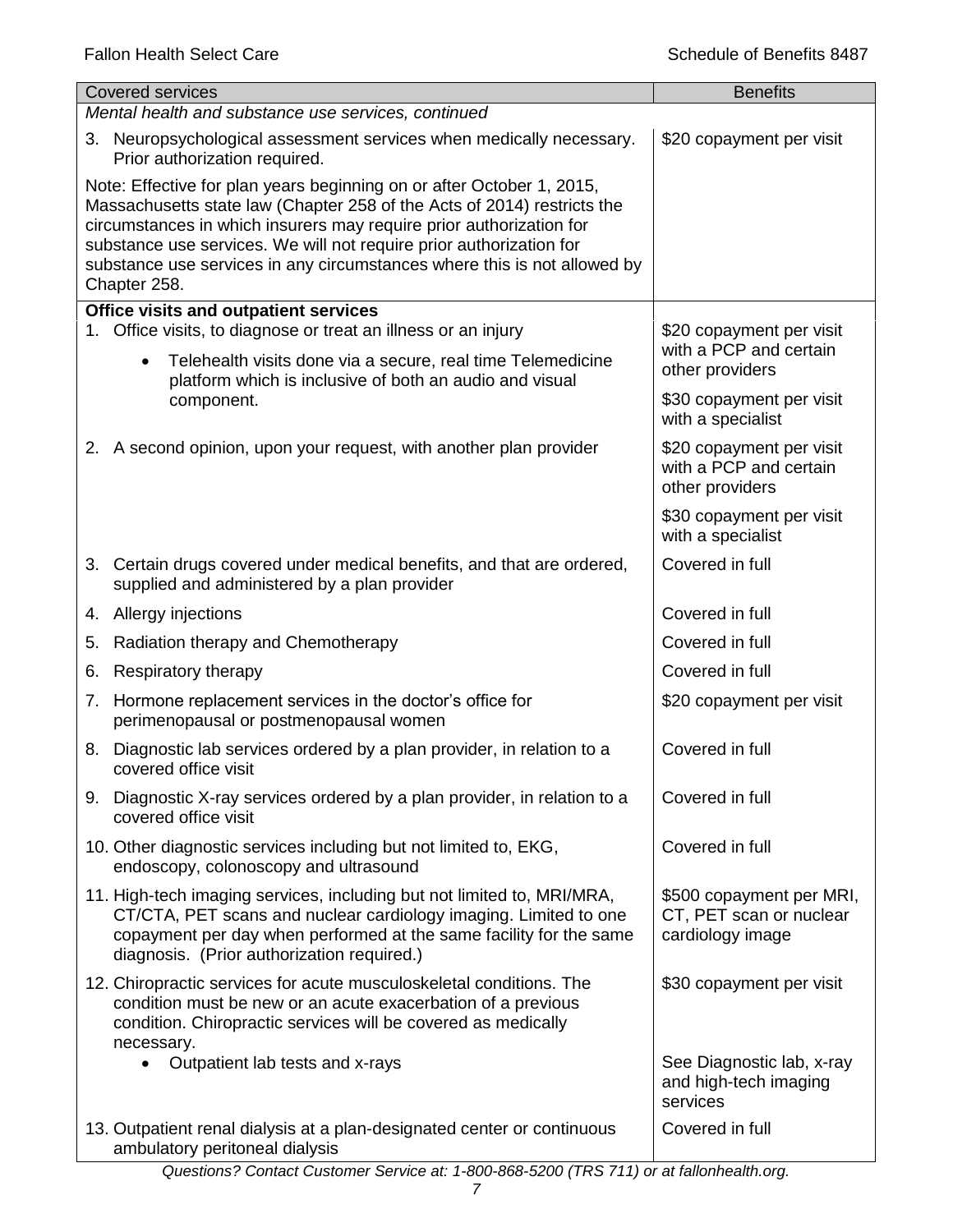| <b>Covered services</b>                                                                                                                                                                                                                                                                        | <b>Benefits</b>                                                                                                         |
|------------------------------------------------------------------------------------------------------------------------------------------------------------------------------------------------------------------------------------------------------------------------------------------------|-------------------------------------------------------------------------------------------------------------------------|
| Office visits and outpatient services, continued                                                                                                                                                                                                                                               |                                                                                                                         |
| 14. Diabetes outpatient self-management training and education,<br>including medical nutrition therapy, provided by a certified diabetes<br>health care provider                                                                                                                               | \$20 copayment per visit                                                                                                |
| 15. Laboratory tests necessary for the diagnosis or treatment of diabetes,<br>including glycosylated hemoglobin, or HbAlc, tests, and<br>urinary/protein/microalbumin and lipid profiles                                                                                                       | Covered in full                                                                                                         |
| 16. Medical social services provided to assist you in adjustment to your or<br>your family member's illness. This includes assessment, counseling,<br>consultation and assistance in accessing community resources.                                                                            | \$20 copayment per visit                                                                                                |
| 17. Outpatient surgery, anesthesia and the medically necessary<br>preoperative and postoperative care related to the surgery                                                                                                                                                                   | \$500 copayment per<br>surgery when provided in<br>a hospital outpatient, day<br>surgery or ambulatory care<br>facility |
| 18. Visit to a contracted limited service clinic. Services are provided for a<br>variety of common illnesses, including, but not limited to:<br>strep throat<br>$\bullet$<br>ear, eyes, sinus, bladder and bronchial infections                                                                | \$20 copayment per visit                                                                                                |
| minor skin conditions (e.g. sunburn, cold sores)                                                                                                                                                                                                                                               |                                                                                                                         |
| 19. Podiatry care                                                                                                                                                                                                                                                                              |                                                                                                                         |
| Outpatient lab tests and x-rays                                                                                                                                                                                                                                                                | See Diagnostic lab, x-ray<br>and imaging services                                                                       |
| Outpatient surgical services                                                                                                                                                                                                                                                                   | See Outpatient surgery                                                                                                  |
| Outpatient medical care                                                                                                                                                                                                                                                                        | See Office visits                                                                                                       |
| Oral surgery and related services<br>Referral and prior authorization required (except for extraction of<br>impacted teeth or lingual frenectomy)                                                                                                                                              |                                                                                                                         |
| Removal or exposure of impacted teeth, including both hard and soft<br>1.<br>tissue impactions, or an evaluation for this procedure                                                                                                                                                            | \$30 copayment per visit                                                                                                |
| 2. Surgical treatments of cysts, affecting the teeth or gums, that must be<br>rendered by a plan oral surgeon                                                                                                                                                                                  | \$30 copayment per visit                                                                                                |
| Treatment of fractures of the jaw bone (mandible) or any facial bone<br>3.                                                                                                                                                                                                                     | \$30 copayment per visit                                                                                                |
| 4. Evaluation and surgery for the treatment of temporomandibular joint<br>disorder when a medical condition is diagnosed, or for surgery related<br>to the jaw or any structure connected to the jaw                                                                                           | \$30 copayment per visit                                                                                                |
| 5. Extraction of teeth in preparation for radiation treatment of the head or<br>neck                                                                                                                                                                                                           | \$30 copayment per visit                                                                                                |
| Surgical treatment related to cancer<br>6.                                                                                                                                                                                                                                                     | \$30 copayment per visit                                                                                                |
| Emergency medical care, such as, to relieve pain and stop bleeding<br>7.<br>as a result of accidental injury to sound natural teeth or tissues, when<br>provided as soon as medically possible after the injury. This does not<br>include restorative or other dental services. No referral or | \$20 copayment per visit to<br>a physician's or dentist's<br>office                                                     |
| authorization is required. Go to the closest provider.                                                                                                                                                                                                                                         | \$250 copayment per visit<br>to an emergency room                                                                       |
| Note: See Office visits and outpatient services for diagnostic lab and<br>X-ray services.                                                                                                                                                                                                      |                                                                                                                         |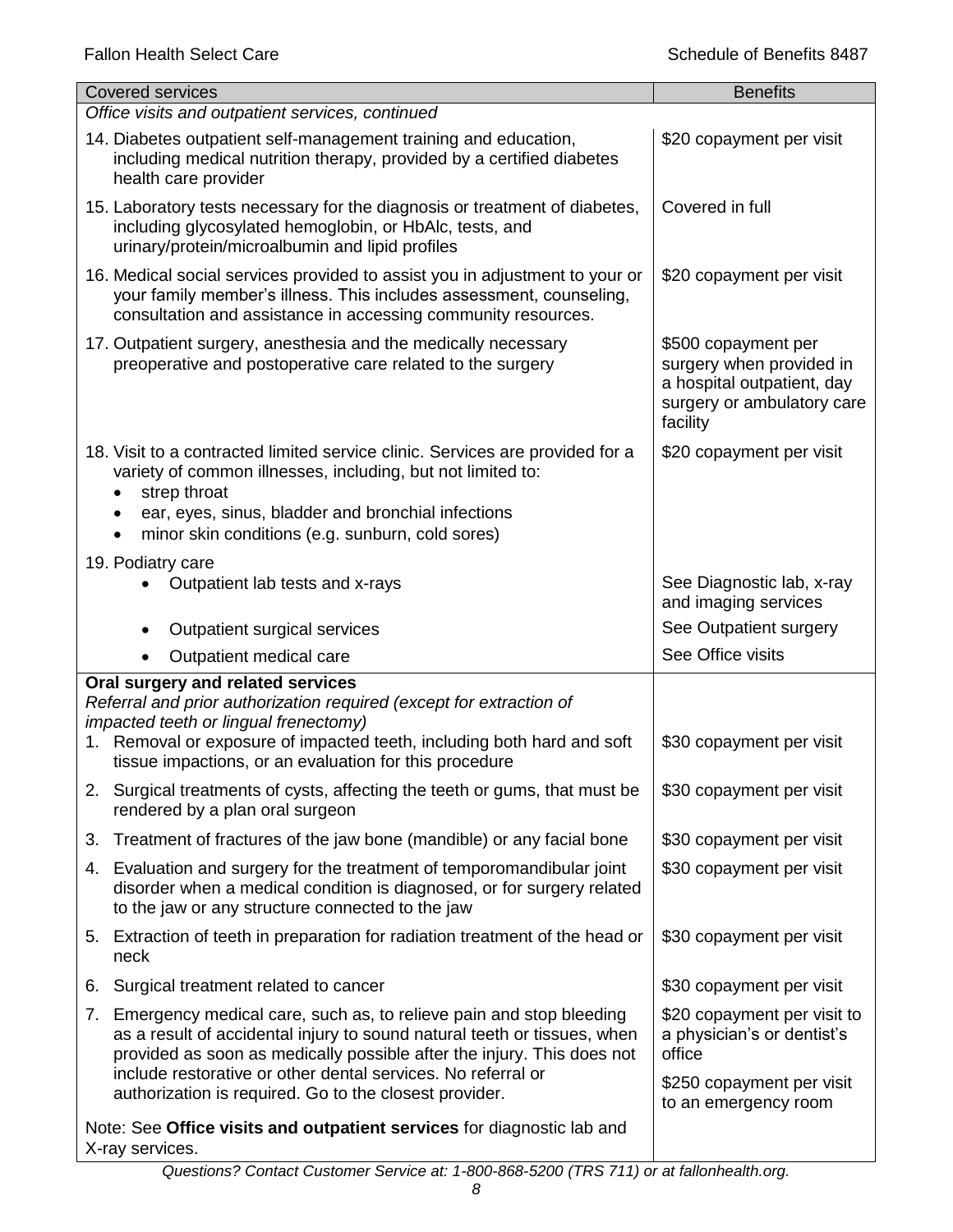| <b>Covered services</b>                                                                                                                                                                                                                                                                                                    | <b>Benefits</b>                                                                                                                                                                |
|----------------------------------------------------------------------------------------------------------------------------------------------------------------------------------------------------------------------------------------------------------------------------------------------------------------------------|--------------------------------------------------------------------------------------------------------------------------------------------------------------------------------|
| <b>Organ transplants</b>                                                                                                                                                                                                                                                                                                   |                                                                                                                                                                                |
| Referral and prior authorization required                                                                                                                                                                                                                                                                                  |                                                                                                                                                                                |
| 1. Office visits related to the transplant                                                                                                                                                                                                                                                                                 | \$20 copayment per visit<br>with a PCP and certain<br>other providers                                                                                                          |
|                                                                                                                                                                                                                                                                                                                            | \$30 copayment per visit<br>with a specialist                                                                                                                                  |
| Inpatient hospital services, including room and board in a semiprivate<br>2.<br>room and the services and supplies that would ordinarily be furnished<br>to you while you are an inpatient                                                                                                                                 | \$1,000 copayment per<br>admission                                                                                                                                             |
| 3. Human leukocyte antigen (HLA) or histocompatability locus antigen<br>testing for A, B or DR antigens, or any combination thereof, necessary<br>to establish bone marrow transplant donor suitability of a member                                                                                                        | Covered in full                                                                                                                                                                |
| <b>Pediatric dental services</b><br>(for members under the age of 19)                                                                                                                                                                                                                                                      | See Addendum: Pediatric<br><b>Dental Services</b>                                                                                                                              |
| <b>Pediatric vision services</b><br>(for members under the age of 19)                                                                                                                                                                                                                                                      | See Addendum: Pediatric<br><b>Vision Services</b>                                                                                                                              |
| <b>Prescription drugs</b>                                                                                                                                                                                                                                                                                                  |                                                                                                                                                                                |
| Covered prescription items:<br>• Prescription medication<br>• Prescription contraceptive drugs and devices*<br>• Hormone replacement therapy for peri- and post-menopausal<br>women<br>• Injectable agents (self-administered**)<br>$\bullet$ Insulin<br>• Syringes (including insulin syringes) or needles when medically | Network pharmacy:<br>Tier 1: \$5 copayment<br>Tier 2: \$10 copayment<br>Tier 3: \$40 copayment<br>Tier 4: \$250 copayment<br>for up to a 30-day supply<br>Mail-order pharmacy: |
| necessary<br>. Supplies for the treatment of diabetes, as required by state law,<br>including:<br>blood glucose monitoring strips<br>urine glucose strips<br>lancets<br>ketone strips<br>• Special medical formulas to treat certain metabolic disorders<br>required by state law (prior authorization required).          | Tier 1: \$10 copayment<br>Tier 2: \$20 copayment<br>Tier 3: \$80 copayment<br>Tier 4: \$750 copayment<br>for up to a 90-day supply                                             |
| *Generic prescription contraceptive drugs and devices are covered in full.<br>Brand name prescription contraceptive drugs and devices with no generic<br>equivalent are covered in full (prior authorization required).                                                                                                    |                                                                                                                                                                                |
| ** Injectables administered in the doctor's office or under other<br>professional supervision are covered as a medical benefit.                                                                                                                                                                                            |                                                                                                                                                                                |
| Orally administered anticancer medications used to kill or slow the growth<br>of cancerous cells                                                                                                                                                                                                                           | Covered in full                                                                                                                                                                |
| Certain medications cannot be limited to a 30-day supply due to<br>manufacturer packaging, for example, a prefilled syringe. In these cases,<br>you will be charged the applicable copay/coinsurance based on the actual<br>day supply.                                                                                    |                                                                                                                                                                                |
| Note: Medical and surgical supplies obtained through a pharmacy may<br>have a drug prescription benefit cost-sharing applied.                                                                                                                                                                                              |                                                                                                                                                                                |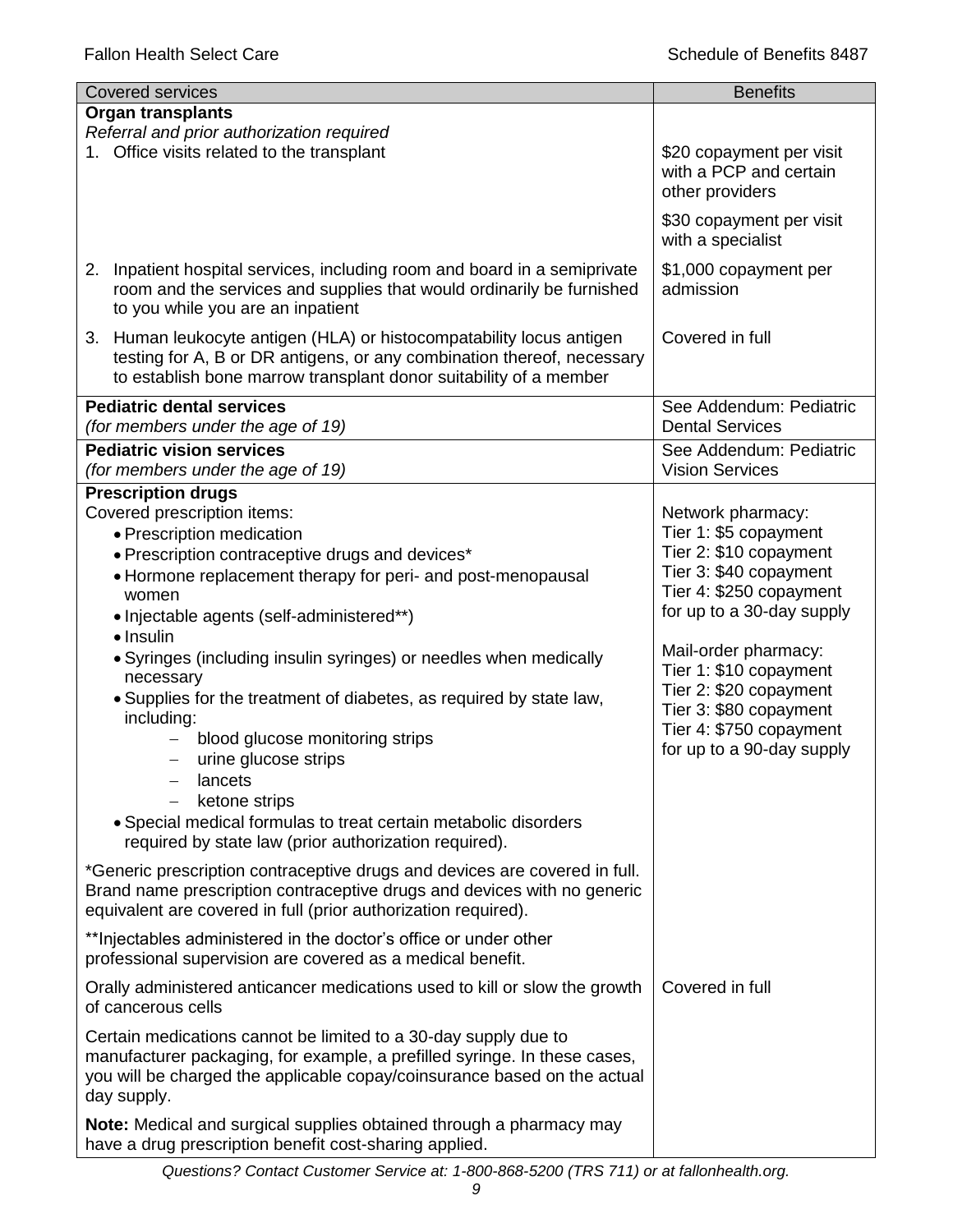|    | <b>Covered services</b>                                                                                                                                                                                                                                                                                                                                                                                                                                                                          | <b>Benefits</b> |
|----|--------------------------------------------------------------------------------------------------------------------------------------------------------------------------------------------------------------------------------------------------------------------------------------------------------------------------------------------------------------------------------------------------------------------------------------------------------------------------------------------------|-----------------|
| 1. | <b>Preventive care</b><br>Routine physical exams for the prevention and detection of disease                                                                                                                                                                                                                                                                                                                                                                                                     | Covered in full |
| 2. | Immunizations that are included on the formulary, that are for covered<br>medical benefits and that are ordered, supplied and administered by a<br>plan physician. If administered by a plan specialist, you will generally<br>need to obtain a referral to see the specialist.                                                                                                                                                                                                                  | Covered in full |
|    | 3. A baseline mammogram for women age 35 to 40, and a yearly<br>mammogram for women age 40 and older                                                                                                                                                                                                                                                                                                                                                                                             | Covered in full |
|    | 4. Routine gynecological care services, including an annual Pap smear<br>(cytological screening) and pelvic exam                                                                                                                                                                                                                                                                                                                                                                                 | Covered in full |
| 5. | Routine eye exams, once in each 12-month period                                                                                                                                                                                                                                                                                                                                                                                                                                                  | Covered in full |
| 6. | Hearing and vision screening                                                                                                                                                                                                                                                                                                                                                                                                                                                                     | Covered in full |
| 7. | Well-child care and pediatric services, at least six times during the<br>child's first year after birth, at least three times during the next year,<br>then at least annually until the child's sixth birthday. This includes the<br>following services, as recommended by the physician and in<br>accordance with state law:<br>physical examination<br>history<br>$\bullet$<br>measurements<br>sensory screening<br>neuropsychiatric evaluation<br>٠<br>• development screening and assessment | Covered in full |
| 8. | Pediatric services including:<br>• appropriate immunizations<br>• hereditary and metabolic screening at birth<br>• newborn hearing screening test performed before the newborn<br>infant is discharged from the hospital or birthing center<br>• tuberculin tests, hematocrit, hemoglobin, and other appropriate<br>blood tests and urinalysis<br>• lead screening                                                                                                                               | Covered in full |
|    | 9. Female consultations, examinations, procedures, contraceptive<br>devices, and medical services related to the use of all contraceptive<br>methods*                                                                                                                                                                                                                                                                                                                                            | Covered in full |
|    | 10. Tobacco counseling sessions with your primary physician or other<br>provider designed to create a plan to stop smoking.                                                                                                                                                                                                                                                                                                                                                                      | Covered in full |
|    | * Prescription contraceptive devices are covered under the prescription<br>drug benefit.                                                                                                                                                                                                                                                                                                                                                                                                         |                 |
|    |                                                                                                                                                                                                                                                                                                                                                                                                                                                                                                  |                 |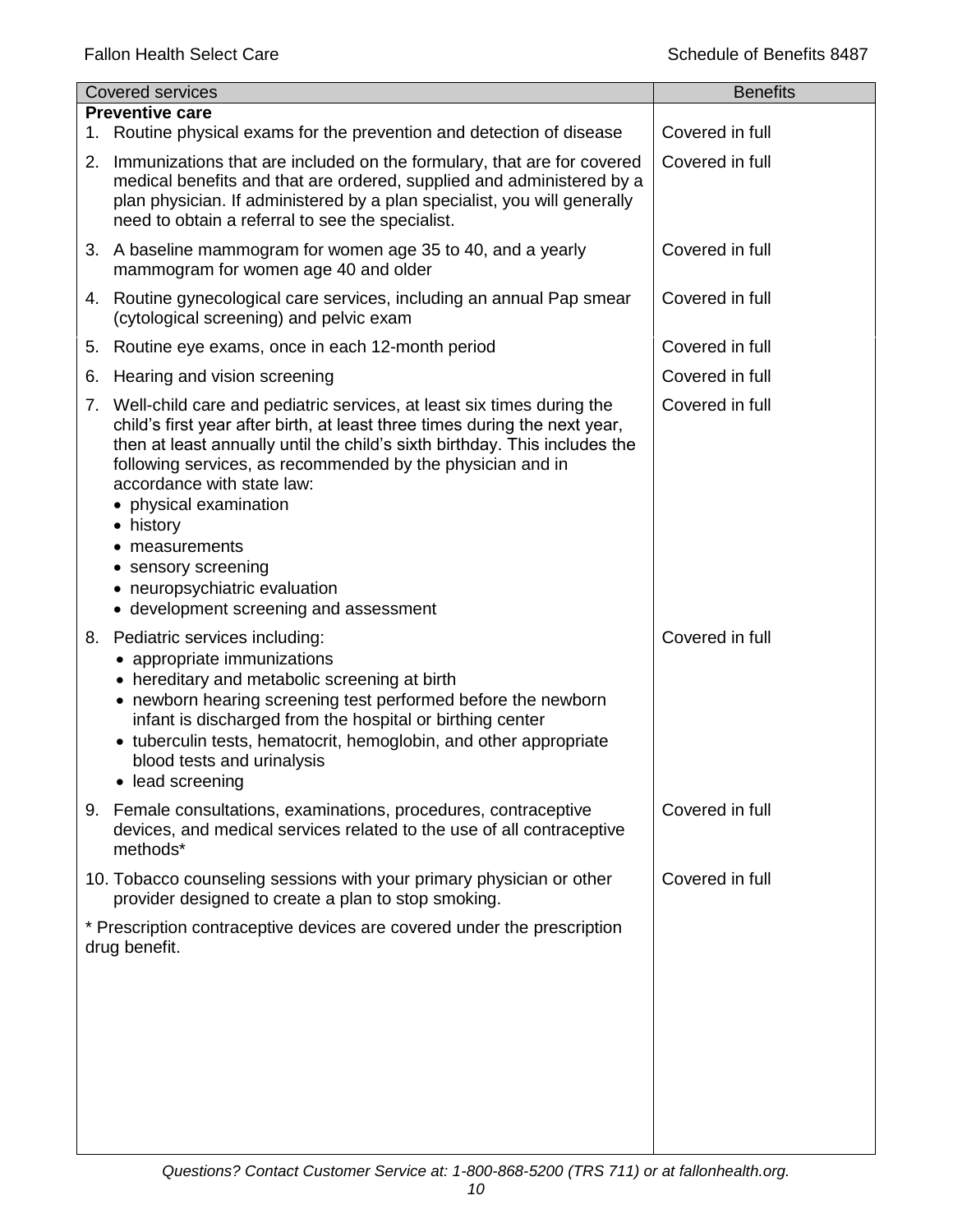| <b>Covered services</b>                                                                                                                                                                                                                                                                                                                                                                                                                            | <b>Benefits</b>                    |  |
|----------------------------------------------------------------------------------------------------------------------------------------------------------------------------------------------------------------------------------------------------------------------------------------------------------------------------------------------------------------------------------------------------------------------------------------------------|------------------------------------|--|
| <b>Reconstructive surgery</b><br>Referral and prior authorization required (unless provided by a Reliant<br>Medical Group specialist and you have a Reliant Medical Group PCP)<br>1. Inpatient hospital services including room and board in a semiprivate<br>room and the services and supplies that would ordinarily be furnished<br>to you while you are inpatient, including Massachusetts mandated<br>services for cleft lip and cleft palate | \$1,000 copayment per<br>admission |  |
| <b>Rehabilitation and habilitation services</b>                                                                                                                                                                                                                                                                                                                                                                                                    |                                    |  |
| Referral required<br>1. Physical and occupational therapy services are covered for up to 60<br>visits combined per benefit period when medically necessary with<br>PCP referral. After 60 combined physical and occupational therapy<br>visits, prior authorization based on medical necessity is required for<br>additional visits.                                                                                                               | \$30 copayment per visit           |  |
| 2. Medically necessary services for the diagnosis and treatment of<br>speech, hearing and language disorders when services are provided<br>by a plan provider who is a speech-language pathologist or<br>audiologist; and at a plan facility or a plan provider's office with a PCP<br>referral. After 30 speech therapy visits, prior authorization based on<br>medical necessity is required for additional visits.                              | \$30 copayment per visit           |  |
| 3. Cardiac rehabilitation services to treat cardiovascular disease in<br>accordance with state law and Department of Public Health<br>regulations                                                                                                                                                                                                                                                                                                  | \$30 copayment per visit           |  |
| 4. Medically necessary early intervention services delivered by a<br>certified early intervention specialist, according to operational<br>standards developed by the Department of Public Health, for children<br>from birth to their third birthday.                                                                                                                                                                                              | Covered in full                    |  |
| 5. Pulmonary rehabilitation services for chronic obstructive pulmonary<br>disease (COPD) are covered for up to two one-hour sessions per day,<br>for up to 36 lifetime sessions.                                                                                                                                                                                                                                                                   | Covered in full                    |  |
| <b>Skilled nursing facility services</b>                                                                                                                                                                                                                                                                                                                                                                                                           |                                    |  |
| Referral and prior authorization required<br>1. Inpatient hospital services, for up to 100 days in each benefit period<br>provided criteria is met, including room and board in a semiprivate<br>room and the services and supplies that would ordinarily be furnished<br>to you while you are an inpatient                                                                                                                                        | \$1,000 copayment per<br>admission |  |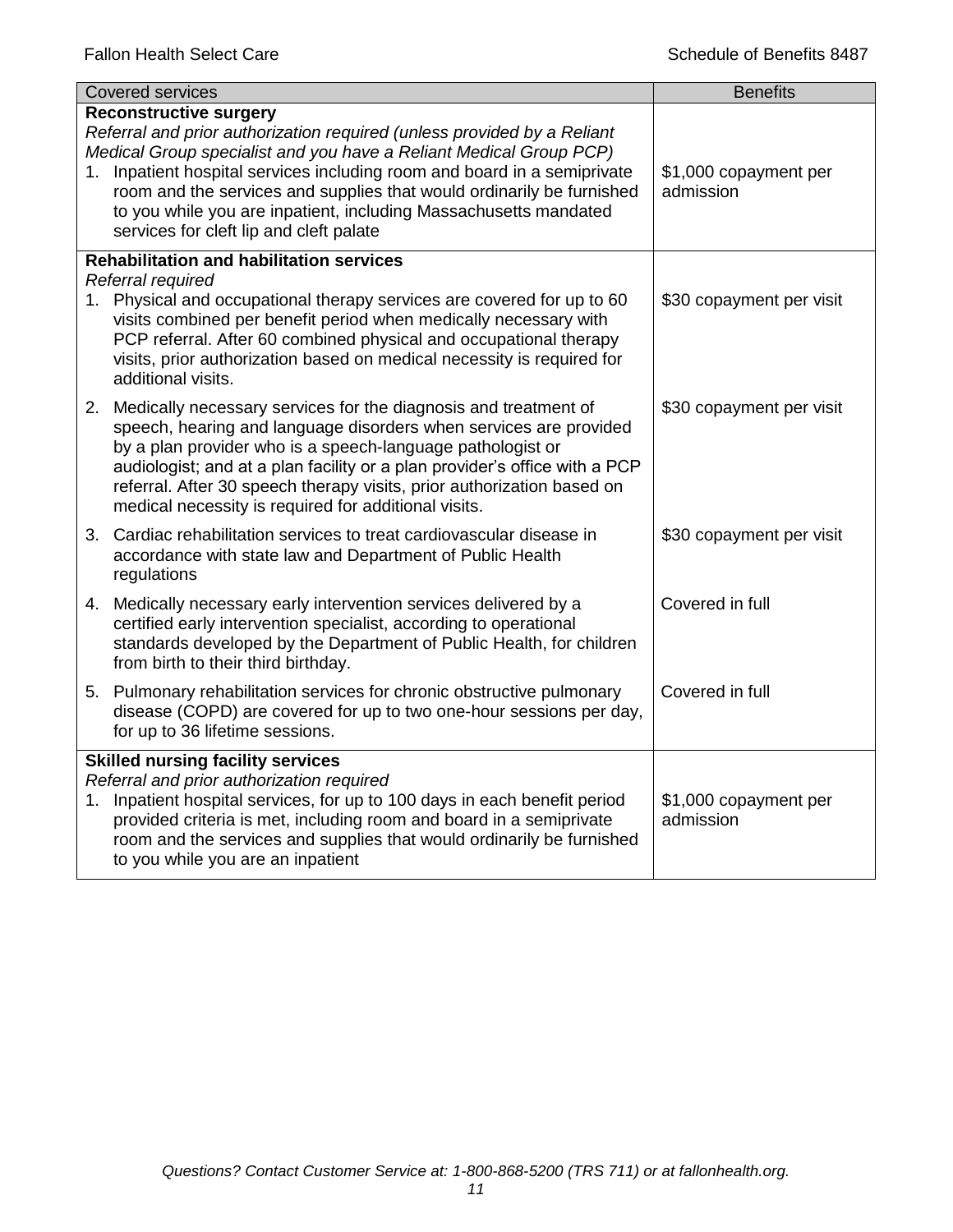# **Addendum Pediatric Dental Services**

#### This addendum is part of your *Member Handbook/Evidence of Coverage*.

This addendum provides you with the cost-sharing that you are responsible for when you get covered pediatric dental care from a plan dentist for members under the age of 19. For a list of plan dentists, go to fallonhealth.org or call Customer Service at 1-800-868-5200 (TRS 711).

## **Preventive and Diagnostic Services**

|                                                                                    | <b>Benefits</b> |
|------------------------------------------------------------------------------------|-----------------|
| <b>Preventive and Diagnostic Services</b>                                          |                 |
| Comprehensive Evaluation (once per lifetime per provider or location)<br>$\bullet$ |                 |
| Periodic Oral Exams (two per benefit period)<br>٠                                  |                 |
| Limited oral evaluation (two per benefit period)<br>٠                              |                 |
| Full mouth x-rays (once every 36 months per provider or location)                  |                 |
| Panoramic x-rays (once every 36 months per provider or location)<br>٠              |                 |
| Bitewing x-rays (two per benefit period)                                           | Covered in full |
| Single tooth x-rays (one per visit)                                                |                 |
| Teeth cleaning, including minor scaling procedures (two per benefit period)        |                 |
| Fluoride Treatments (one per day per provider or location)                         |                 |
| Space maintainers                                                                  |                 |
| Sealants (Please note: Sealants are not covered on previously restored             |                 |
| teeth) (Once every 36 months per provider or location)                             |                 |

## **Basic Covered Services**

|                                                                           | <b>Benefits</b> |
|---------------------------------------------------------------------------|-----------------|
| <b>Basic Covered Services</b>                                             |                 |
| Amalgam restorations (once per benefit period per tooth)<br>$\bullet$     |                 |
| Composite resin restorations (once per benefit period per tooth)          |                 |
| Recement crowns/onlays<br>$\bullet$                                       |                 |
| Rebase or reline dentures (once every 24 months)                          |                 |
| Root canals on permanent teeth (once per lifetime per tooth)<br>$\bullet$ |                 |
| Prefabricated stainless steel crowns (once per lifetime per tooth)        |                 |
| Periodontal scaling and root planning (once every 36 months)<br>$\bullet$ | 25% coinsurance |
| Simple extractions (once per lifetime per tooth, erupted or exposed root) |                 |
| Surgical extractions (once per lifetime per tooth)                        |                 |
| Vital pulpotomy                                                           |                 |
| Apeicocectomy                                                             |                 |
| Palliative care                                                           |                 |
| Anesthesia                                                                |                 |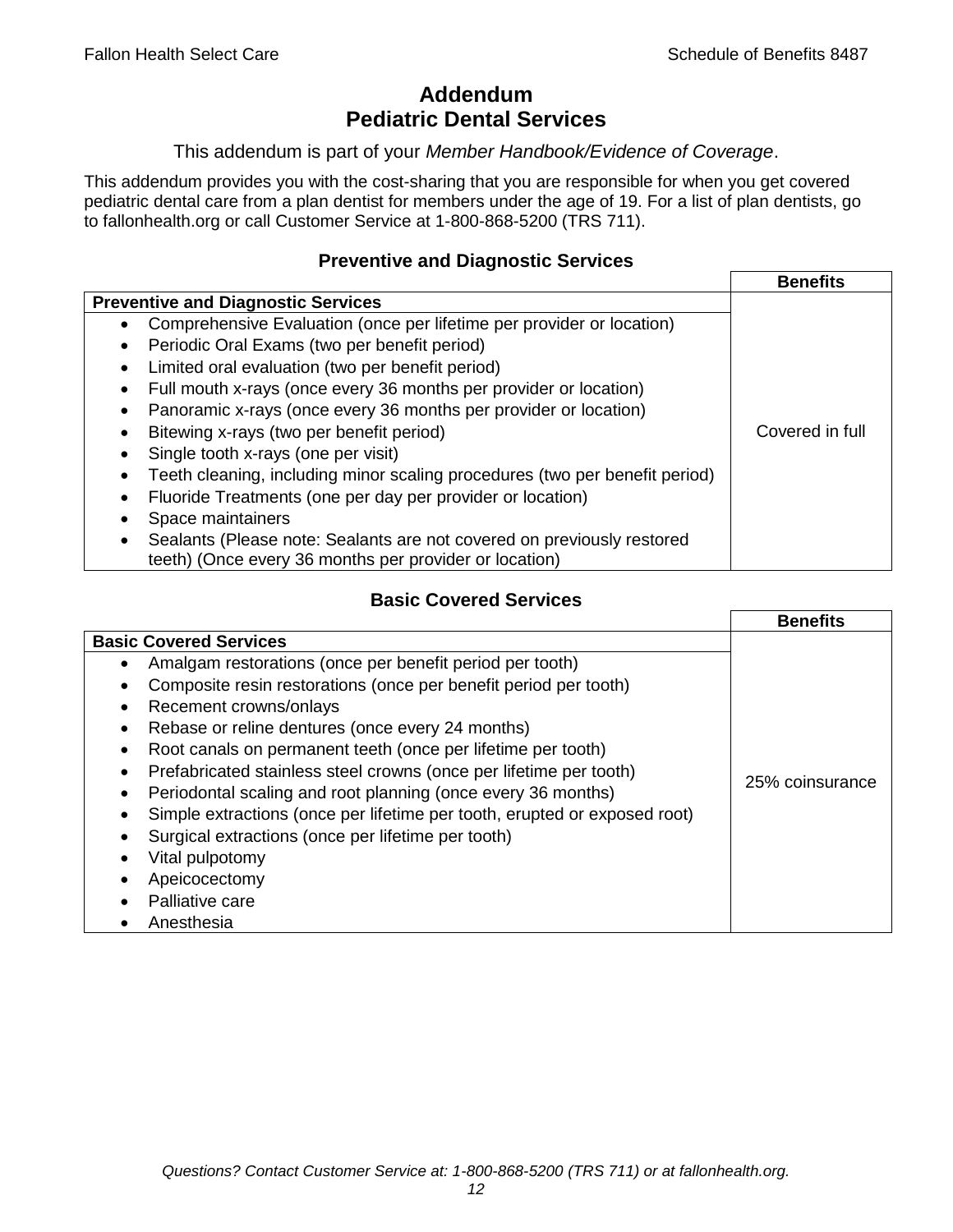## **Major Restorative Services**

|                                                                                                    | <b>Benefits</b> |
|----------------------------------------------------------------------------------------------------|-----------------|
| <b>Major Restorative Services</b>                                                                  |                 |
| Crown, resin (once every 60 months per tooth)<br>$\bullet$                                         |                 |
| Porcelain/ceramic crowns (once every 60 months per tooth)<br>$\bullet$                             | 50% coinsurance |
| Porcelain fused to metal/mobile/high noble crowns (once every 60 months<br>$\bullet$<br>per tooth) |                 |
| Partial and complete dentures (once every 84 months)                                               |                 |

## **Orthodontia**

|                                                                                                                                                                                                                                                                        | <b>Benefits</b> |
|------------------------------------------------------------------------------------------------------------------------------------------------------------------------------------------------------------------------------------------------------------------------|-----------------|
| Orthodontia                                                                                                                                                                                                                                                            |                 |
| Coverage is provided for services under the following conditions: only when<br>medically necessary; patient must have severe and handicapping malocclusion as<br>defined by HLD index score of 28 and/or one or more auto qualifiers. Prior<br>authorization required. | 50% coinsurance |

## **Related exclusions**

1. Any service that is not listed in this addendum is not covered.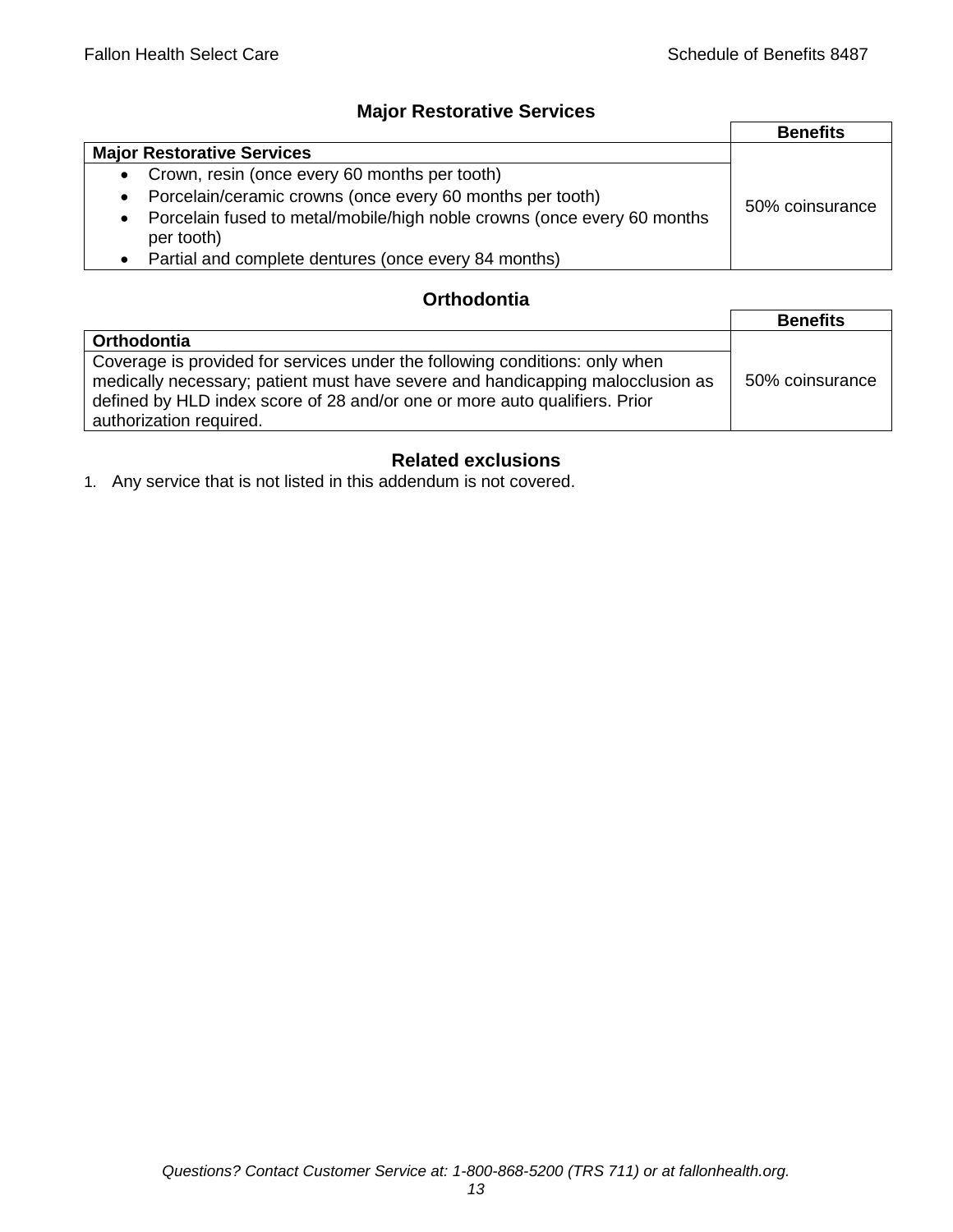# **Addendum Pediatric Vision Services**

This addendum is part of your *Member Handbook/Evidence of Coverage*.

This addendum provides you with the cost-sharing that you are responsible for when you get covered pediatric vision care from a plan vision provider for members under the age of 19. For more information about your eye and vision care benefits, including a list of plan vision providers, go to fallonhealth.org or call Customer Service at 1-800-868-5200 (TRS 711).

| Service                                                 | Member cost                         |
|---------------------------------------------------------|-------------------------------------|
| Eye exam                                                |                                     |
| Exam with dilation as necessary, once per calendar year | \$0                                 |
| <b>Frames</b>                                           |                                     |
| One designated set, once per calendar year              | \$0                                 |
| Lenses:                                                 |                                     |
| <b>Standard lenses</b>                                  |                                     |
| Single vision                                           | \$0                                 |
| <b>Bifocal</b>                                          | \$0                                 |
| <b>Trifocal</b>                                         | \$0                                 |
| Lenticular                                              | \$0                                 |
| Progressive lenses                                      |                                     |
| Standard                                                | \$0                                 |
| Premium                                                 | \$0 for first \$120 of retail cost, |
|                                                         | 80% of any additional retail cost.  |
| Lens options                                            |                                     |
| Choice of plastic or glass lenses                       | \$0                                 |
| UV treatment                                            | \$0                                 |
| Tint – includes fashion and gradient tinting, and       | \$0                                 |
| oversized and glass-grey #3 prescription sunglass       |                                     |
| lenses                                                  |                                     |
| Standard plastic scratch coating                        | \$0                                 |
| Standard polycarbonate (kids)                           | \$0                                 |
| Plastic photosensitive lenses                           | \$0                                 |
| Other options:                                          |                                     |
| Intermediate vision lenses                              | \$0                                 |
| Standard anti-reflective                                | \$45                                |
| Photochromic plastic                                    | 80% of retail cost                  |
| <b>Blended segment lenses</b>                           | 80% of retail cost                  |
| <b>Polarized lenses</b>                                 | 80% of retail cost                  |
| Premium anti-reflective costing                         | 80% of retail cost                  |
| Ultra anti-reflective coating                           | 80% of retail cost                  |
| Hi-Index lenses                                         | 80% of retail cost                  |
| Other add-ons                                           | 80% of retail cost                  |
| Additional complete pairs of eyewear                    | 60% of retail                       |
|                                                         |                                     |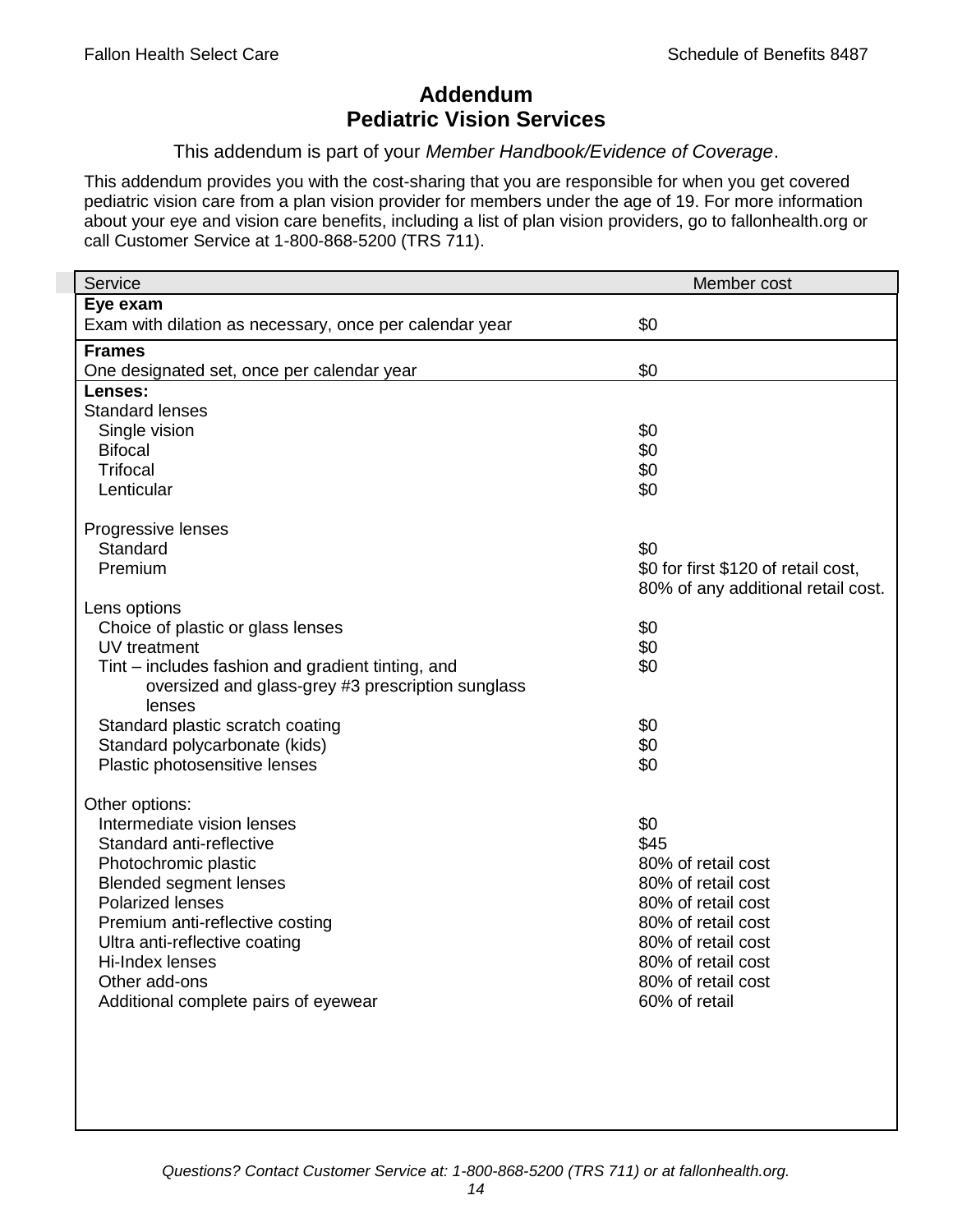| <b>Contact lenses</b><br>One pair of conventional contact lenses, in place of<br>eyeglass lenses                                                                                                                                                                                                                     | \$0 for first \$150 of retail cost,<br>75% of any additional retail cost. |
|----------------------------------------------------------------------------------------------------------------------------------------------------------------------------------------------------------------------------------------------------------------------------------------------------------------------|---------------------------------------------------------------------------|
| In place of a pair of conventional contact lenses, the<br>member may elect either of the following options:<br>Up to a 6 month supply of monthly or two-week<br>$\bullet$<br>single vision spherical or toric contact lenses<br>Up to a 3 month supply of daily disposable single<br>vision spherical contact lenses |                                                                           |
|                                                                                                                                                                                                                                                                                                                      | Up to \$55<br>10% discount from retail price                              |
| Standard contact lens fit and follow-up<br>Premium contact lens fit and follow-up                                                                                                                                                                                                                                    | 85% of retail cost                                                        |
| Additional conventional contact lenses                                                                                                                                                                                                                                                                               |                                                                           |
|                                                                                                                                                                                                                                                                                                                      | \$0                                                                       |
| Medically necessary contact lenses, in place of other<br>eyewear                                                                                                                                                                                                                                                     |                                                                           |
| Low vision services                                                                                                                                                                                                                                                                                                  | \$0                                                                       |
| •One comprehensive low vision evaluation, once<br>every five years, when medically necessary                                                                                                                                                                                                                         | \$0                                                                       |
| • Follow-up care, four visits in any five year period,<br>when medically necessary<br>• Low vision aids, such as high-power spectacles,<br>magnifiers, and telescopes, once every 24                                                                                                                                 | 25% of retail cost                                                        |
| months, when medically necessary                                                                                                                                                                                                                                                                                     |                                                                           |
|                                                                                                                                                                                                                                                                                                                      |                                                                           |
| Additional discounts on vision items are available; see<br>a plan provider or contact the plan for details.                                                                                                                                                                                                          |                                                                           |

## **Related exclusions**

- 1. Orthoptic or vision training, subnormal vision aids and any associated supplemental testing; Aniseikonic lenses.
- 2. Medical and/or surgical treatment of the eye, eyes or supporting structures.
- 3. Any eye or vision examination, or any corrective eyewear required by a policyholder as a condition of employment; Safety eyewear.
- 4. Services provided as a result of any Workers' Compensation law, or similar legislation, or required by any governmental agency or program whether federal, state or subdivisions thereof.
- 5. Non-prescription lenses and/or contact lenses.
- 6. Non-prescription sunglasses.
- 7. Two pair of glasses in lieu of bifocals.
- 8. Services rendered after the date an insured person ceases to be covered under the policy, except when vision materials ordered before coverage ended are delivered, and the services rendered to the insured person are within 31 days from the date of such order.
- 9. Services or materials provided by any other group benefit plan providing vision care.
- 10. Lost or broken lenses, frames, glasses, or contact lenses will not be replaced except in the next benefit period when vision materials would become available.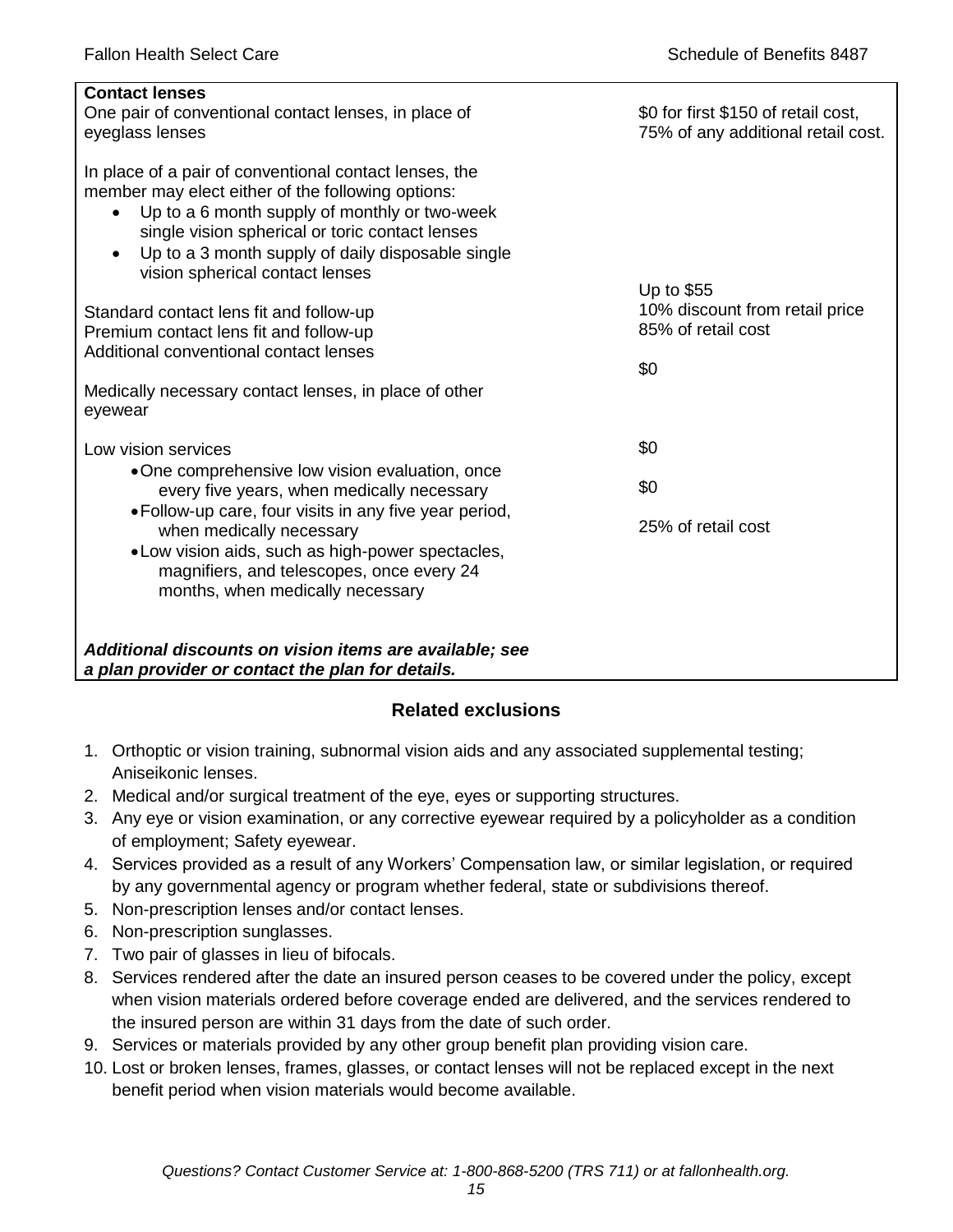# Notice of nondiscrimination

Fallon Health complies with applicable Federal civil rights laws and does not discriminate on the basis of race, color, national origin, age, disability or sex. Fallon does not exclude people or treat them differently because of race, color, national origin, age, disability or sex.

Fallon Health:

- Provides free aids and services to people with disabilities to communicate effectively with us, such as:
	- o Qualified sign language interpreters
	- $\circ$  Written information in other formats (large print, audio, accessible electronic formats, other formats)
- Provides free language services to people whose primary language is not English, such as:
	- o Qualified interpreters
	- o Information written in other languages

If you need these services, contact Customer Service at the phone number on the back of your member ID card, or by email at cs@fallonhealth.org.

If you believe that Fallon Health has failed to provide these services or discriminated in another way on the basis of race, color, national origin, age, disability or sex, you can file a grievance with:

Compliance Director Fallon Health 10 Chestnut St. Worcester, MA 01608

Phone: 1-508-368-9988 (TRS 711) Email: compliance@fallonhealth.org

You can file a grievance in person or by mail, fax or email. If you need help filing a grievance, the Compliance Director is available to help you.

You can also file a civil rights complaint with the U.S. Department of Health and Human Services, Office for Civil Rights, electronically through the Office for Civil Rights Complaint Portal, available at https://ocrportal.hhs.gov/ocr/portal/lobby.jsf, or by mail or phone at:

U.S. Department of Health and Human Services 200 Independence Avenue SW., Room 509F, HHH Building Washington, D.C., 20201 Phone: 1-800-368-1019 (TDD: 1-800-537-7697)

Complaint forms are available at http://www.hhs.gov/ocr/office/file/index.html.

16-735-009 Rev. 01 4/17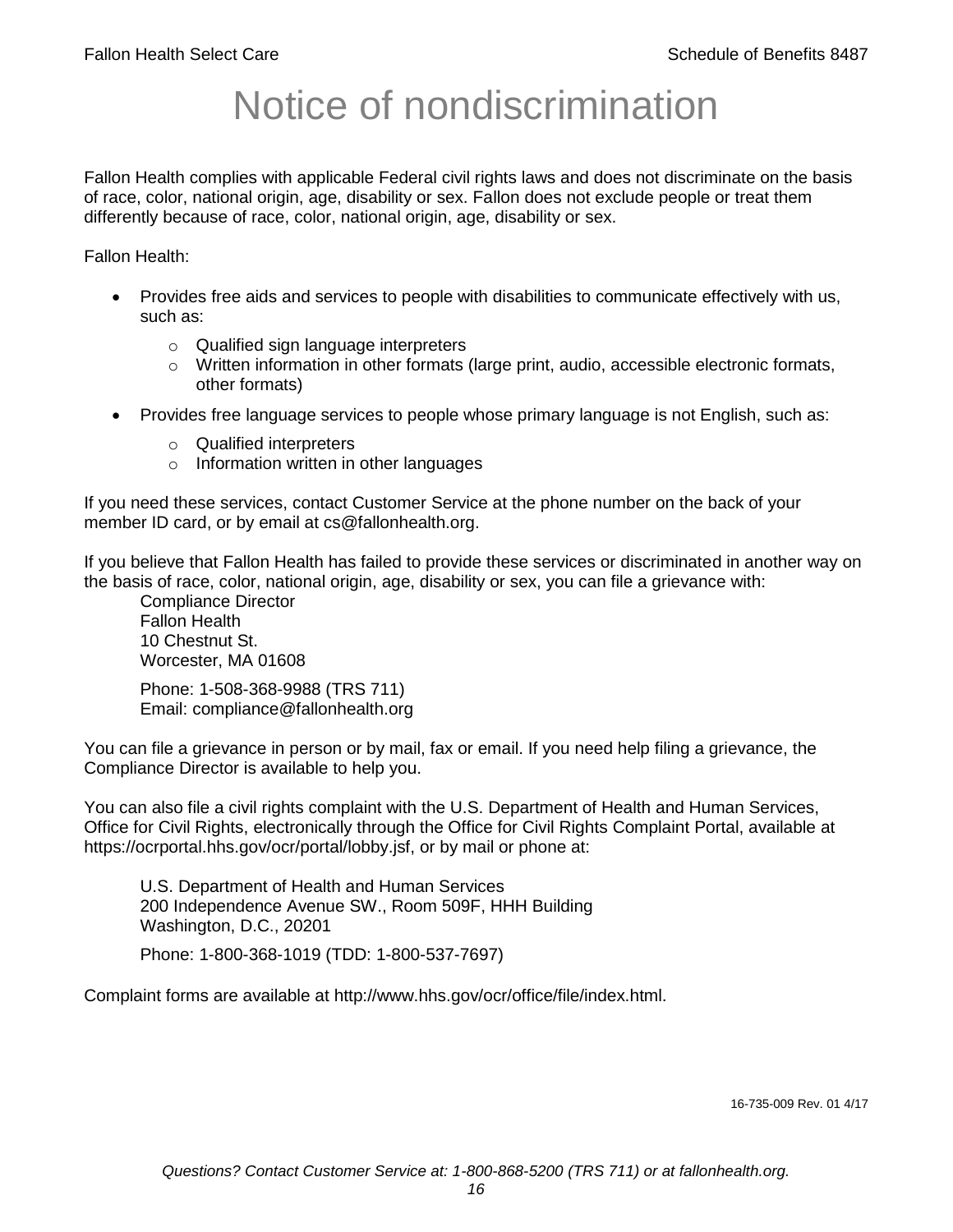# Important!

If you, or someone you're helping, has questions about Fallon Health, you have the right to get help and information in your language at no cost. To talk to an interpreter, call 1-800-868-5200.

## **Spanish:**

Si usted, o alguien a quien usted está ayudando, tiene preguntas acerca de Fallon Health, tiene derecho a obtener ayuda e información en su idioma sin costo alguno. Para hablar con un intérprete, llame al 1-800-868-5200.

#### **Portuguese:**

Se você, ou alguém a quem você está ajudando, tem perguntas sobre o Fallon Health, você tem o direito de obter ajuda e informação em seu idioma e sem custos. Para falar com um intérprete, ligue para 1-800-868-5200.

#### **Chinese:**

如果您,或是您正在協助的對象,有關於[插入項目的名稱 Fallon Health 方面的問題,您有權利免費以您的母語得到幫助和訊息。洽詢一位翻譯員,請撥電話 [在此插入數字 1- 800-868-5200.

#### **Haitian Creole:**

Si oumenm oswa yon moun w ap ede gen kesyon konsènan Fallon Health, se dwa w pou resevwa asistans ak enfòmasyon nan lang ou pale a, san ou pa gen pou peye pou sa. Pou pale avèk yon entèprèt, rele nan 1-800-868-5200.

#### **Vietnamese:**

Nếu quý vị, hay người mà quý vị đang giúp đỡ, có câu hỏi về Fallon Health, quý vị sẽ có quyền được giúp và có thêm thông tin bằng ngôn ngữ của mình miễn phí. Để nói chuyện với một thông dịch viên, xin gọi 1-800-868-5200.

#### **Russian:**

Если у вас или лица, которому вы помогаете, имеются вопросы по поводу Fallon Health, то вы имеете право на бесплатное получение помощи и информации на вашем языке. Для разговора с переводчиком позвоните по телефону 1-800-868-5200.

## **Arabic:**

إن كان لديك أو لدى شخص تساعده أسئلة بخصوص Health Fallon، فلديك الحق في الحصول على المساعدة والمعلومات الضرورية بلغتك من دون اية تكلفة .للتحدث مع مترجم اتصل ب .1-800-868-5200

## **Khmer/Cambodian:**

ប្រសិនបរើអ្នក ឬនរណាមួនក់ដែលអ្នកកំពុងដែដួយ មួនសំណួរអ្៎ពី Fallon Health បេ, អ្នកម្ននសិេធិេេួលជំនួយនិងព័ែ៌ម្នន បៅកនុងភាសា ររស់អ្នក រោយម្ិនអ្ស់រ្ំ ក់ ។ ដររំម្ រនី ិយាយជាម្ួយអ្នក កែប្រ សូ ម្ 1-800-868-5200 ។